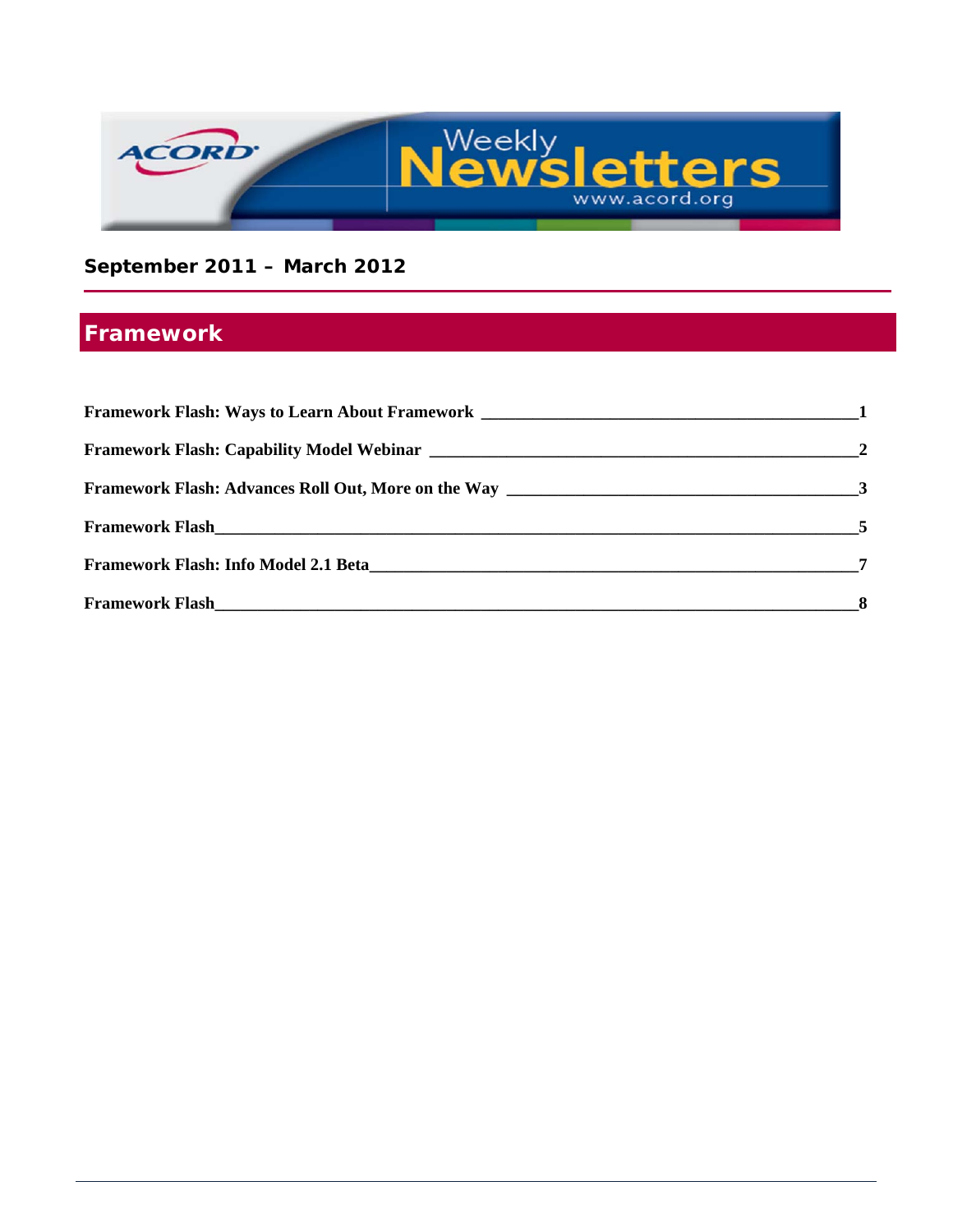# **7 March 2012**

### **Framework Flash: Ways to Learn About Framework**

#### *Welcome to the ACORD Framework News Flash.*

Here is the latest information on what's happening with the ACORD Framework.

If you want to track our progress even more closely, follow us on Twitter at @acord\_framework.

#### **Framework Education**

All facets of the ACORD Framework have come a long way in the past 18 months and a lot of people want to learn more about the models and how to use them to benefit your company's architecture.

As part of my column, I'll be letting you know about webinars, conference sessions, and other activities where you can increase your knowledge of the ACORD Framework.

#### **ACORD LOMA Insurance Systems Forum**

We've got a series of Framework Sessions on May 15, just prior to the opening of the 2012 ACORD LOMA Insurance Systems Forum at the Rosen Shingle Creek in Orlando, FL. Sessions scheduled include:

- Information Model  $v2.2 What's new?$
- ACORD Business Glossary 2.0
- ACORD Component Model Progress & Status
- Mapping, Migration, Transformation and ACORD Translator

Don't miss these Framework sessions or any of the 2012 Forum sessions. Register today at www.acordlomaforum.org.

#### **Capability Model Webinar**

Just a reminder that on March 13, I'll be participating in a webinar called *Leveraging the ACORD Capability Model in an Automated Capability Portfolio Management System* where I'll be speaking with Michael Callahan, Senior Partner at AgileLayer.

Join us on Tuesday, March 13 at 1:00 PM - 2:00 PM (Eastern US). Click here to register for this webinar.

#### **Semantic Integration Webinar**

On March 8, Cliff Chaney will be participating in a webinar called OntoApp Platform - Insurance Meets SemWeb where he'll discuss semantic integration and the role of ACORD Standards in that process.

The event is taking place on March 8 from 12:00 PM (Eastern US). Click here to register for the event.





By Shane McCullough, Chief Enterprise Architect, ACORD



**Video**: Why I think you should be at the 2012 Forum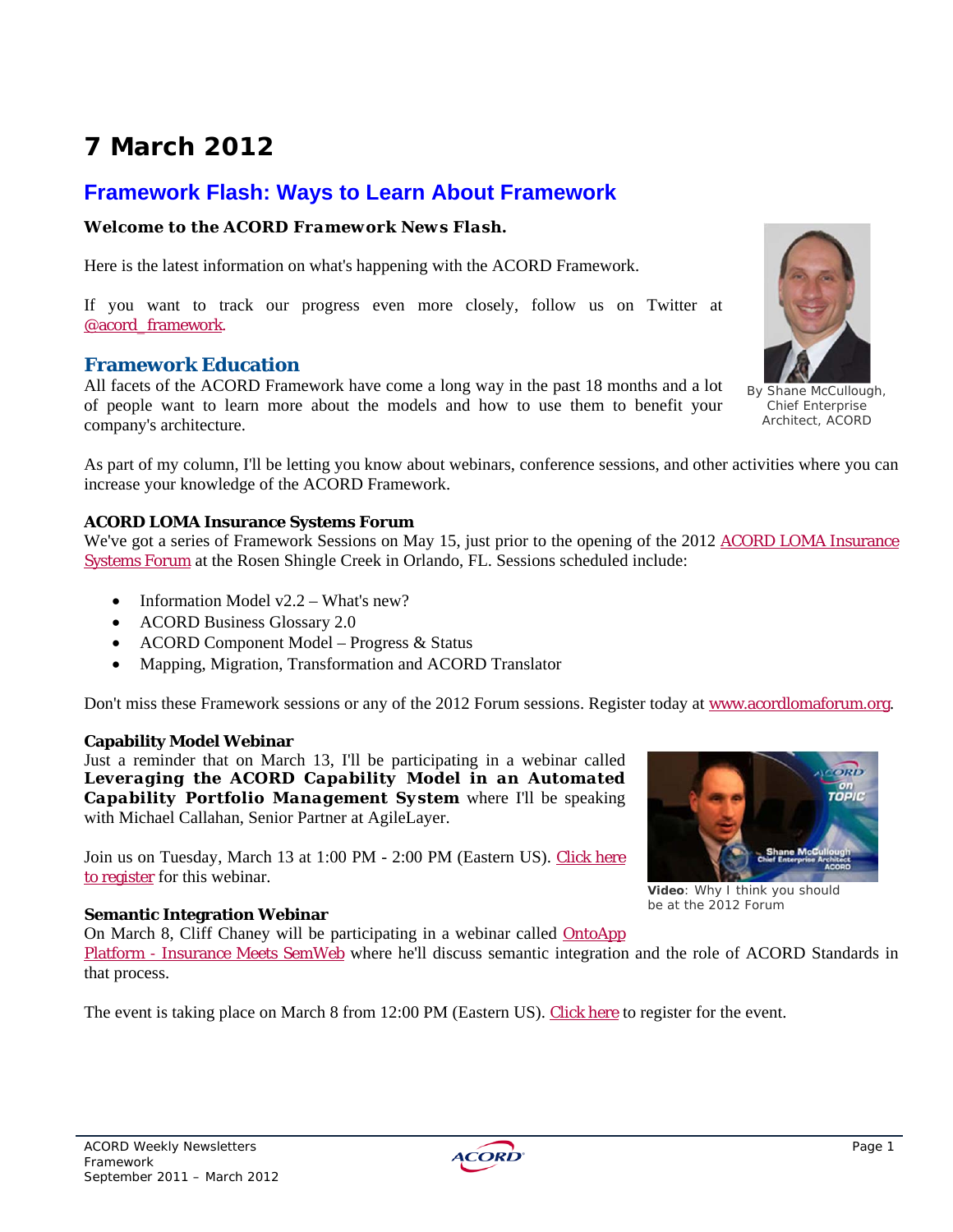# **29 February 2012**

### **Framework Flash: Capability Model Webinar**

#### *Welcome to the ACORD Framework News Flash.*

Here is the latest information on what's happening with the ACORD Framework.

If you want to track our progress even more closely, follow us on Twitter at @acord\_framework.

#### Capability Model Webinar

On March 13, I'll be participating in a webinar called *Leveraging the ACORD Capability Model in an Automated Capability Portfolio Management*  **System** and I encourage all of you who are interested in the model to join in. I'll be speaking with Michael Callahan, Senior Partner at AgileLayer.

The event is Tuesday, March 13 at 1:00 PM - 2:00 PM (Eastern US).

During the event you'll learn about:

- ACORD's Capability Model
- Uses and Value of a Business Capability Model
- Operationalizing the ACORD Capability Model: Implementing a Capability Portfolio Management Discipline
- Adoption Steps You Can Take

#### Click here to register for this webinar.

Also, keep checking the Framework Flash in the ACORD Weekly for news of other upcoming events and webinars.



By Shane McCullough, Chief Enterprise Architect, ACORD

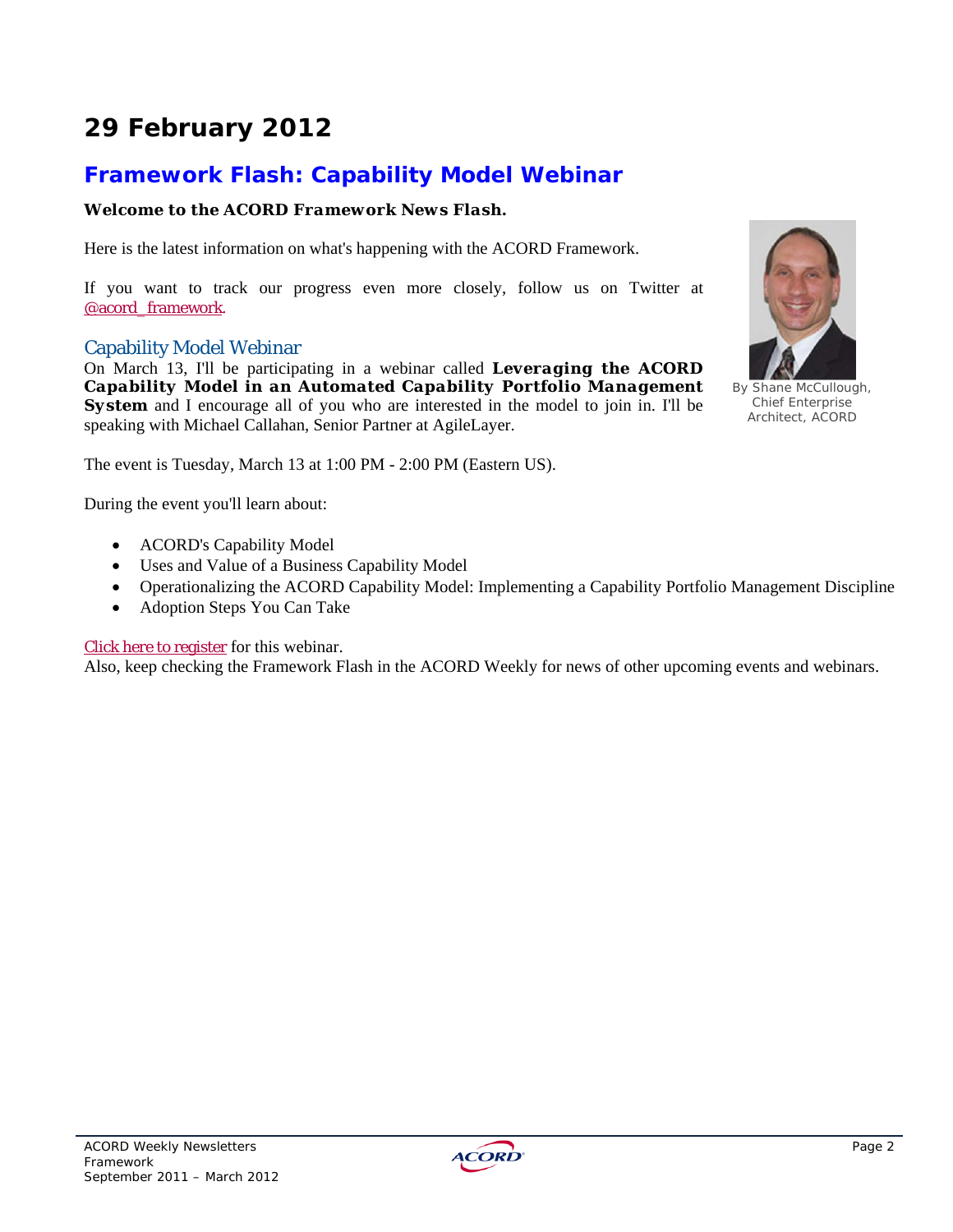## **11 January 2012**

### **Framework Flash: Advances Roll Out, More on the Way**

#### *Welcome to the ACORD Framework News Flash.*

Here is the latest information on what's happening with the ACORD Framework.

If you want to track our progress even more closely, follow us on Twitter at @acord\_framework.

#### Progress Made, Momentum Builds

Throughout 2011, a lot of progress was made across all five facets of the Framework. Members worked together to advance the development and validation, while helping plan the next objective for each area.



By Shane McCullough, Chief Enterprise Architect, ACORD

Working Groups, targeted at specific goals, continued to meet and even beat deadlines.

While some groups went on hiatus, others restarted or began fresh. That's why there's always a need for you in the ACORD Framework Working Groups.

Your knowledge, experience, and expertise is what helped make the ACORD Framework what it is today. We thank all of you for your efforts and hope to see even more of you in future Working Group meetings! A list of these groups can be found below.

#### Information Model 2.1

Version 2.1 of the ACORD Information Model was released as a Beta in November 2011. This version was completed ahead of schedule and made available for download. This release included over 500 updates and a revision log with related details. Highlights within the revisions include:

- Party Package o Added [VirtualParty]
- Party Name Package
	- o Revised [PersonNameElement
- Person Detail Package
	- o Revised [LifestyleDetail] to include [SubstanceUse]
- Party Role in Agreement Package Revised management of [Insured] and [AdditionalInterest]
- Contact and Place Package
	- o Revised [PostalAddress] and [DeliveryAddress]
	- o Added [PlaceAddress] and [LegalAddress]
	- o Added [ContrySubdivision] as replacement to [State], [Province], etc.
- Added [AssignedIdentifier]
- Replaced all qualified associations with associative classes

Just after the beginning of the year, the non-beta version of Information Model 2.1 was made available.

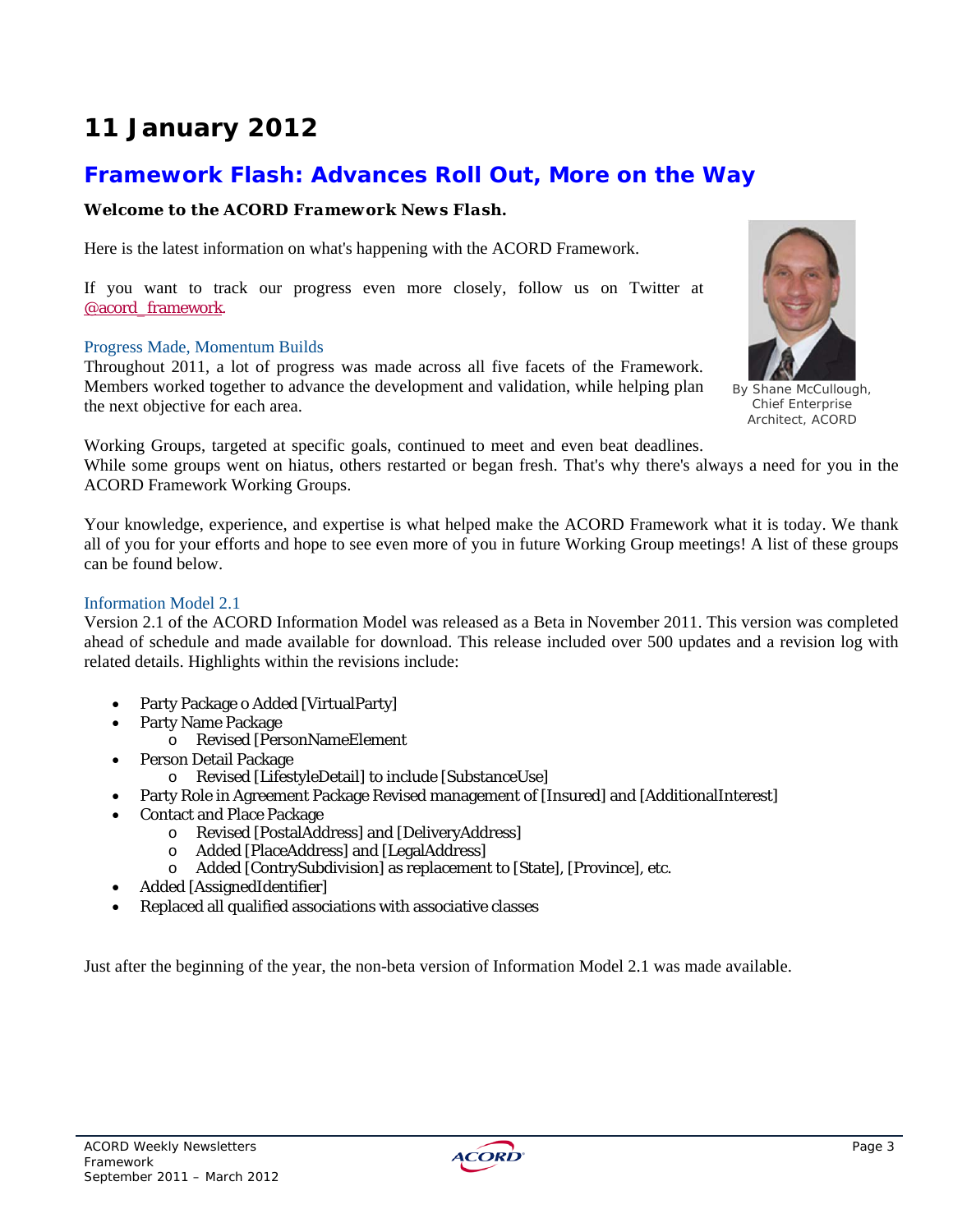#### *Framework Flash: Advances Roll Out, More on the Way (continued)*

#### Working Groups

There are several Framework Working Groups active today. We encourage you to take part in these groups, share your knowledge and expertise, and help us keep the momentum going.

#### **Component Model Working Group**

The Component Model is the final facet of the overall ACORD Framework and work is underway on this effort.

It is a set of reusable components for the various data services in the insurance industry, organized around the kinds of concepts described in the other models.

To learn more about this group, contact Cliff Chaney at cchaney@acord.org.

#### **Information Model**

The Information Model Working Group is up and running with a focus on the general design and layout of the model as well as the now formalized naming and design rules.

Once completed, the group will begin an in-depth study and validation of the core areas of the model followed by a detailed analysis of the rest of the subject areas.

#### **Data Model 2.0**

ACORD is still working on the finishing touches of the tooling effort that will dramatically streamline the production of the Data Model. The Group is focusing on validating the structure, design, and overall approach. After that, there will be a general review of the entire model.

#### **Join a Working Group!**

**Information** Model

To join any of these working groups:

- Be sure you're registered at www.acord.org
- Email working groups@acord.org and ask to be added to the list for the Specific Working Group(s) by name

#### Framework Sessions You May Have Missed

In case you missed any of the Framework sessions at November's ACORD Implementation Forum, you can download recordings free on the AIF website. You can learn about:

- Information Model v2.0
- ACORD Component Model
- ACORD Data vs. Information Model: What Makes Them Different?
- Mapping ACORD & Other Formats to the Information Model

Click here to view these, and other sessions. There's also one video of Framework already available featuring Mark Orlandi ...





Service Maps

Component Model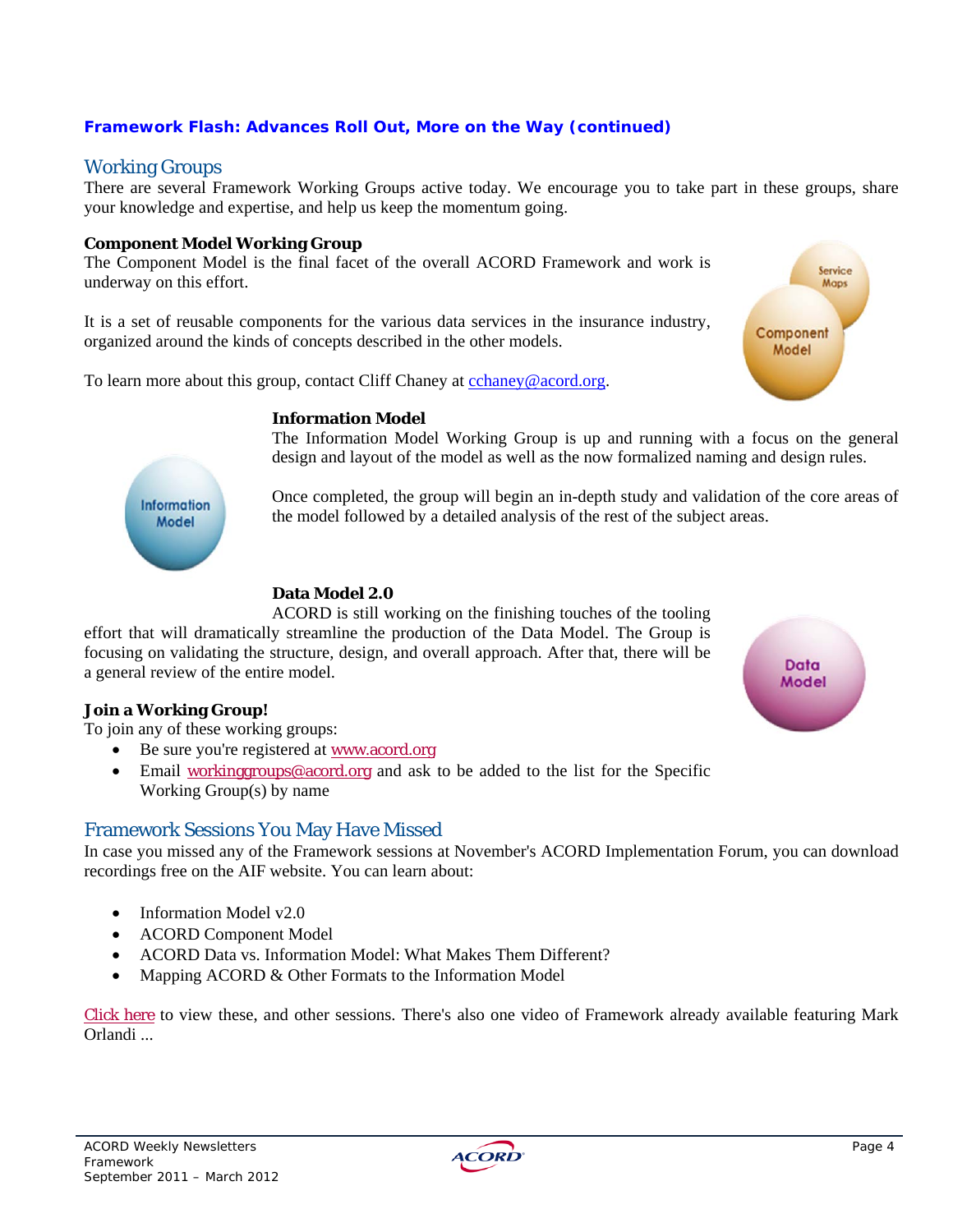#### *Framework Flash: Advances Roll Out, More on the Way (continued)*

#### **ACORD Information Model 2.0**

Mark Orlandi of ACORD provides deep insights into the ACORD Information Model 2.0 in this two-part session.



#### What's Next?

Updates and releases for the Framework continue to stream out and will throughout 2012. We see a great deal of progress ahead and it's important that you keep informed and involved. Be sure to check the ACORD Weekly Newsletter for my Framework Flash columns.

## **23 November 2011**

### **Framework Flash**

#### *Welcome to the ACORD Framework News Flash.*

Here is the latest information on what's happening with the ACORD Framework. If you want to track our progress even more closely, follow us on Twitter at @acord\_framework.

#### Status Updates

The 2.1 beta release of the Information Model is in its final stages clean up and validation. We are expecting a full release before the end of the year. The 2.0 version of the Data Model is nearing a beta release stage and is expected to be available for download by the end of the month.

We are now focusing on a new project to give the Business Glossary a complete overhaul in the first half of 2012.

#### Component Model Working Group

A lot of work is underway on the development and design of the Component Model and we're hoping to grow the participation of the working group responsible for the oversight and direction of the model. This is the last model to be completed in the ACORD Framework and it is essential to the development that we keep the momentum in the final Framework development phase.

Thanks to everyone who has volunteered with the Working Groups, we've accomplished an amazing amount of work faster than many imagined. Now, we look to you for your expertise in this area.

To learn more about the Component Model Working Group, contact Cliff Chaney at cchaney@acord.org. Or, just sign up and be a part of the group!



By Shane McCullough, Chief Enterprise Architect, ACORD

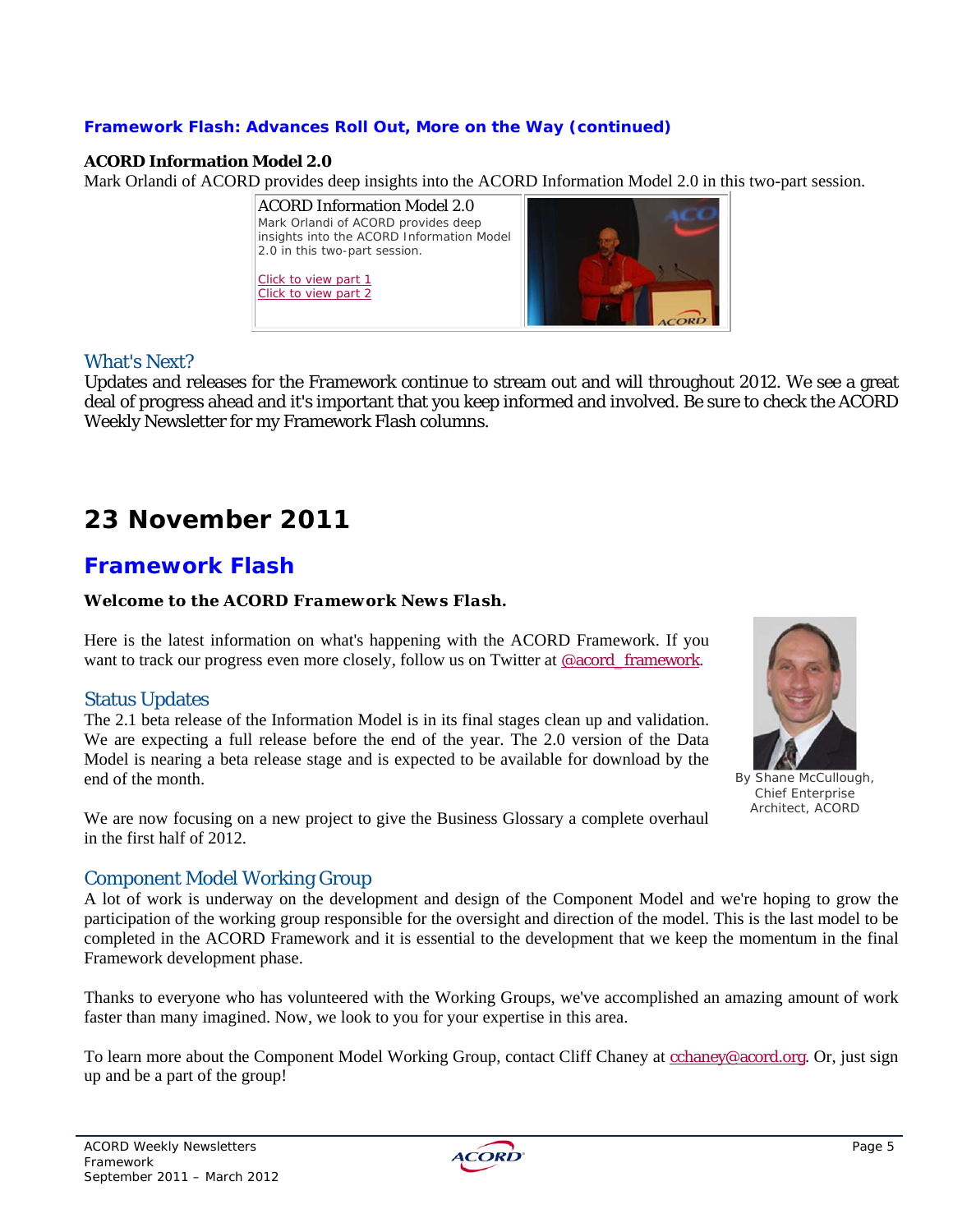#### *Framework Flash (continued)*

- Be sure you're registered at www.acord.org
- Email workinggroups@acord.org and ask to be added to the list for the Framework Component Model Working Group

#### AIF Sessions

In case you missed any of the Framework sessions at the recent ACORD Implementation Forum, you can now download recordings. You can hear:

- Information Model v2.0
- ACORD Component Model
- ACORD Data vs. Information Model: What Makes Them Different?
- Mapping ACORD & Other Formats to the Information Model

Click here to view these, and other sessions. There's also one video of Framework already available featuring Mark Orlandi ...



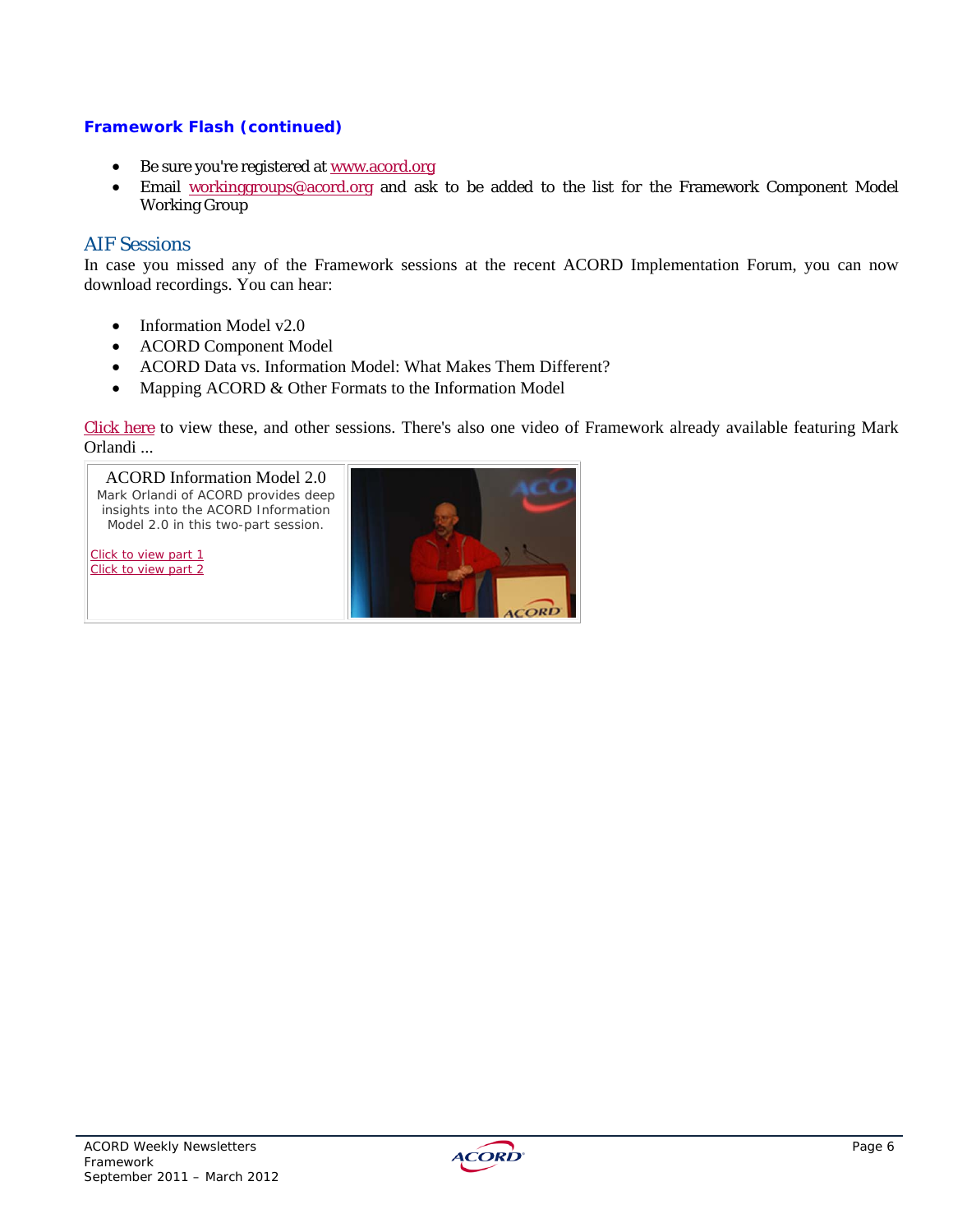# **2 November 2011**

### **Framework Flash: Info Model 2.1 Beta**

#### *Welcome to the ACORD Framework News Flash.*

Here is the latest information on what's happening with the ACORD Framework. If you want to track our progress even more closely, follow us on Twitter at @acord\_framework.

#### **Info Model 2.1 Beta**

Version 2.1 Beta of the ACORD Information Model is now available. This version was completed ahead of schedule and available for download today.

Updates to this version include:

This release includes over 500 updates and includes a revision log with related details. Highlights within the revisions include:

- Party Package
	- o Added [VirtualParty]
	- Party Name Package
		- o Revised [PersonNameElement
- Person Detail Package
	- o Revised [LifestyleDetail] to include [SubstanceUse]
	- Party Role in Agreement Package
		- o Revised management of [Insured] and [AdditionalInterest]
- Contact and Place Package
	- o Revised [PostalAddress] and [DeliveryAddress]
	- o Added [PlaceAddress] and [LegalAddress]
	- o Added [ContrySubdivision] as replacement to [State], [Province], etc.
- Added [AssignedIdentifier]
- Replaced all qualified associations with associative classes

#### **ACORD Framework Roundtable**

If you're at the ACORD Implementation Forum, don't miss out on the **ACORD Framework Roundtable**.

Everyone is welcome to come and discuss the various ways in the ACORD Framework facets are being used today or your plans for future implementation.

This is an open and informal forum so you can ask questions, discuss issues, make suggestions, and interact with others involved with or interested in the various facets of the Framework.

Be sure to join me along with Cliff Chaney and Mark Orlandi at this special event.



By Shane McCullough, Chief Enterprise Architect, ACORD